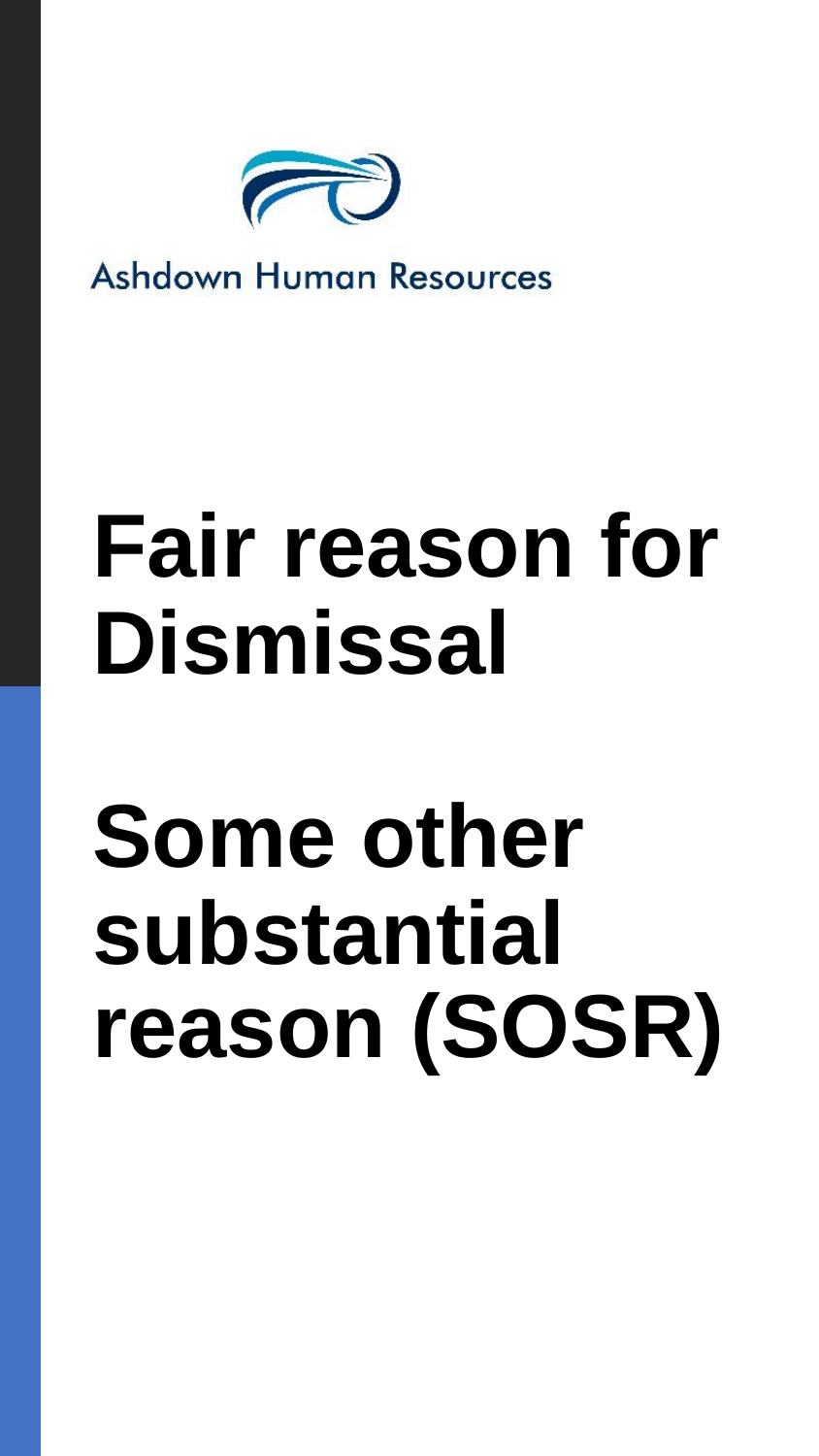

### Some Other Substantial Reason dismissals (SOSR)

#### **What is an SOSR dismissal?**

An SOSR dismissal is one of the **potentially** fair reason for dismissal. It is only potentially fair if the correct procedure is followed. An SOSR reason is a "catch all" category to cover dismissals which do not fall under any of the other four categories of potentially fair dismissal. Each case would be considered by an Employment Tribunal if a claim is lodged, taking into account the particular circumstances of the dismissal and the size and resources of the employer.

#### **TYPES OF DISMISSAL FALLING UNDER SOSR**

The following are typical examples of when SOSR could be used to effect a fair dismissal.

#### **Business reorganisations**

Where an employer needs to make business changes and the employee does not agree to those changes and is dismissed because of this, this could be a fair SOSR dismissal. Examples could be changes to working patterns, opening hours or new technology which employees do not agree with. Dismissal should take place following adequate consultation and immediately after dismissal an offer of reengagement on different terms and conditions must be made. Without this offer of re-engagement the dismissal is likely to be unfair.